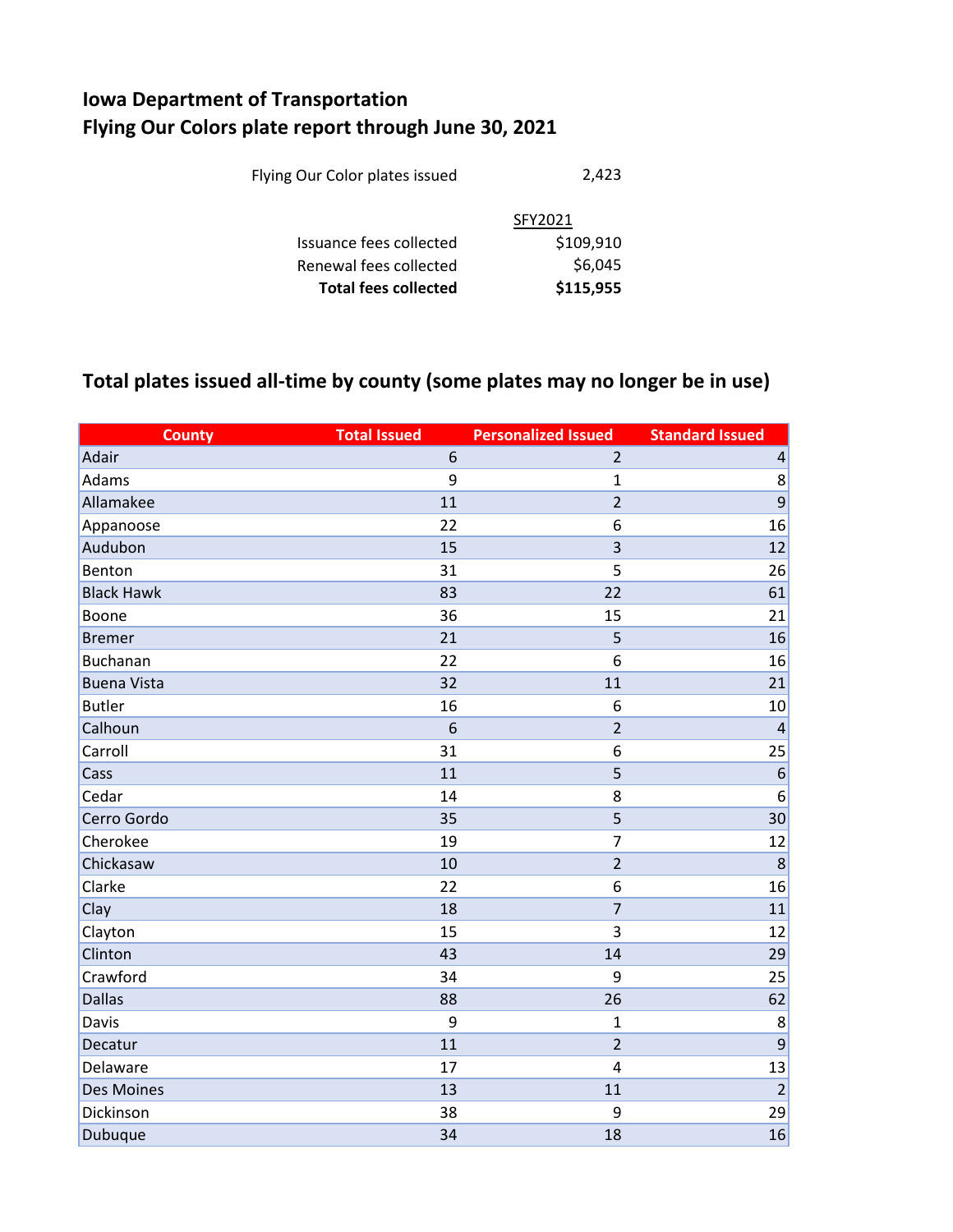| Emmet         | 6              | $\overline{2}$ | 4                       |
|---------------|----------------|----------------|-------------------------|
| Fayette       | 16             | 3              | 13                      |
| Floyd         | 9              | $\overline{2}$ | $\overline{7}$          |
| Franklin      | 18             | 3              | 15                      |
| Fremont       | 3              | $\mathbf 1$    | $\overline{\mathbf{c}}$ |
| Greene        | $\overline{7}$ | $\overline{2}$ |                         |
| Grundy        | 21             | 9              | 12                      |
| Guthrie       | 15             | $\overline{2}$ | 13                      |
| Hamilton      | 14             | 5              | 9                       |
| Hancock       | $\mathbf{1}$   | $\mathbf{1}$   | $\overline{0}$          |
| Hardin        | 14             | $\mathbf 1$    | 13                      |
| Harrison      | 10             | 3              | $\overline{7}$          |
| Henry         | 17             | 6              | 11                      |
| Howard        | 13             | $\overline{2}$ | 11                      |
| Humboldt      | 21             | 1              | 20                      |
| Ida           | 9              | $\overline{2}$ | $\overline{7}$          |
| lowa          | 26             | 6              | 20                      |
| Jackson       | $\overline{7}$ | 3              | $\overline{\mathbf{r}}$ |
| Jasper        | 23             | 14             | 9                       |
| Jefferson     | 14             | 3              | 11                      |
| Johnson       | 97             | 30             | 67                      |
| Jones         | 6              | 3              | 3                       |
| Keokuk        | 10             | 3              | $\overline{7}$          |
| Kossuth       | 43             | 9              | 34                      |
| Lee           | 32             | 13             | 19                      |
| Linn          | 110            | 45             | 65                      |
| Louisa        | 3              | $\mathbf 0$    | $\mathsf 3$             |
| Lucas         | 14             | $\mathbf 0$    | 14                      |
| Lyon          | 26             | 4              | 22                      |
| Madison       | 19             | 6              | 13                      |
| Mahaska       | 19             | 6              | 13                      |
| Marion        | 26             | $\overline{7}$ | 19                      |
| Marshall      | 21             | $\overline{7}$ | 14                      |
| <b>Mills</b>  | 21             | $\sqrt{4}$     | 17                      |
| Mitchell      | 19             | $\mathbf{1}$   | 18                      |
| Monona        | $\overline{7}$ | $\mathbf{1}$   | $6 \overline{6}$        |
| Monroe        | 9              | $\pmb{4}$      | $\overline{\mathbf{5}}$ |
| Montgomery    | 12             | 3              | $\overline{9}$          |
| Muscatine     | 32             | 11             | 21                      |
| Obrien        | 27             | 3              | 24                      |
| Osceola       | 6              | $\pmb{0}$      | 6                       |
| Page          | 10             | $\sqrt{4}$     | $6 \mid$                |
| Palo Alto     | 6              | $\mathbf{1}$   | $\overline{5}$          |
| Plymouth      | 24             | 12             | 12                      |
| Pocahontas    | 11             | $\overline{2}$ | $\overline{9}$          |
| Polk          | 182            | 108            | 74                      |
| Pottawattamie | 70             | 22             | 48                      |